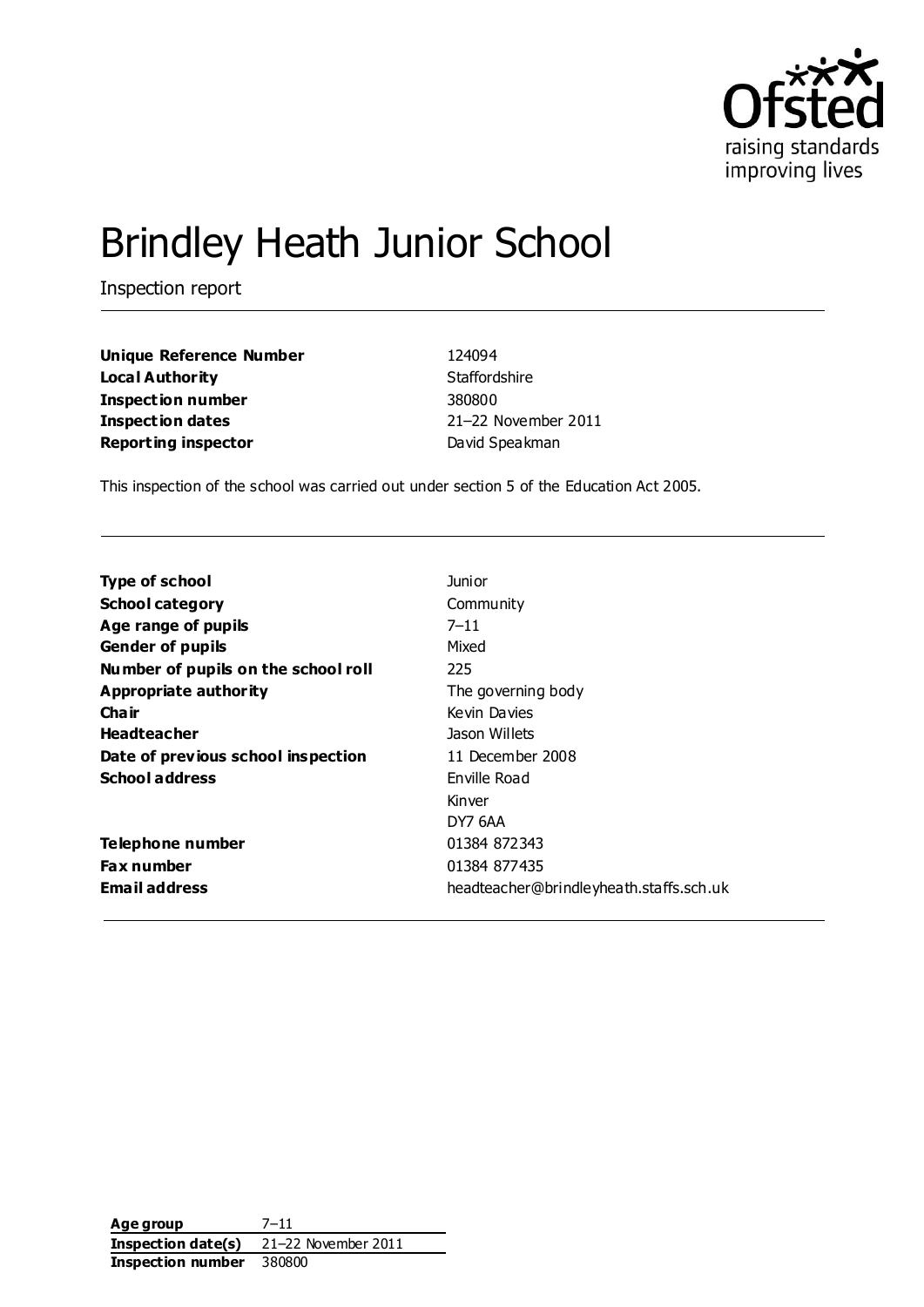The Office for Standards in Education, Children's Services and Skills (Ofsted) regulates and inspects to achieve excellence in the care of children and young people, and in education and skills for learners of all ages. It regulates and inspects childcare and children's social care, and inspects the Children and Family Court Advisory Support Service (Cafcass), schools, colleges, initial teacher training, work-based learning and skills training, adult and community learning, and education and training in prisons and other secure establishments. It assesses council children's services, and inspects services for looked after children, safeguarding and child protection.

Further copies of this report are obtainable from the school. Under the Education Act 2005, the school must provide a copy of this report free of charge to certain categories of people. A charge not exceeding the full cost of reproduction may be made for any other copies supplied.

If you would like a copy of this document in a different format, such as large print or Braille, please telephone 0300 123 4234, or email enquiries@ofsted.gov.uk.

You may copy all or parts of this document for non-commercial educational purposes, as long as you give details of the source and date of publication and do not alter the information in any way.

To receive regular email alerts about new publications, including survey reports and school inspection reports, please visit our website and go to 'Subscribe'.

Piccadilly Gate Store St **Manchester** M1 2WD

T: 0300 123 4234 Textphone: 0161 618 8524 E: enquiries@ofsted.gov.uk W: www.ofsted.gov.uk

**Ofsted** 

© Crown copyright 2011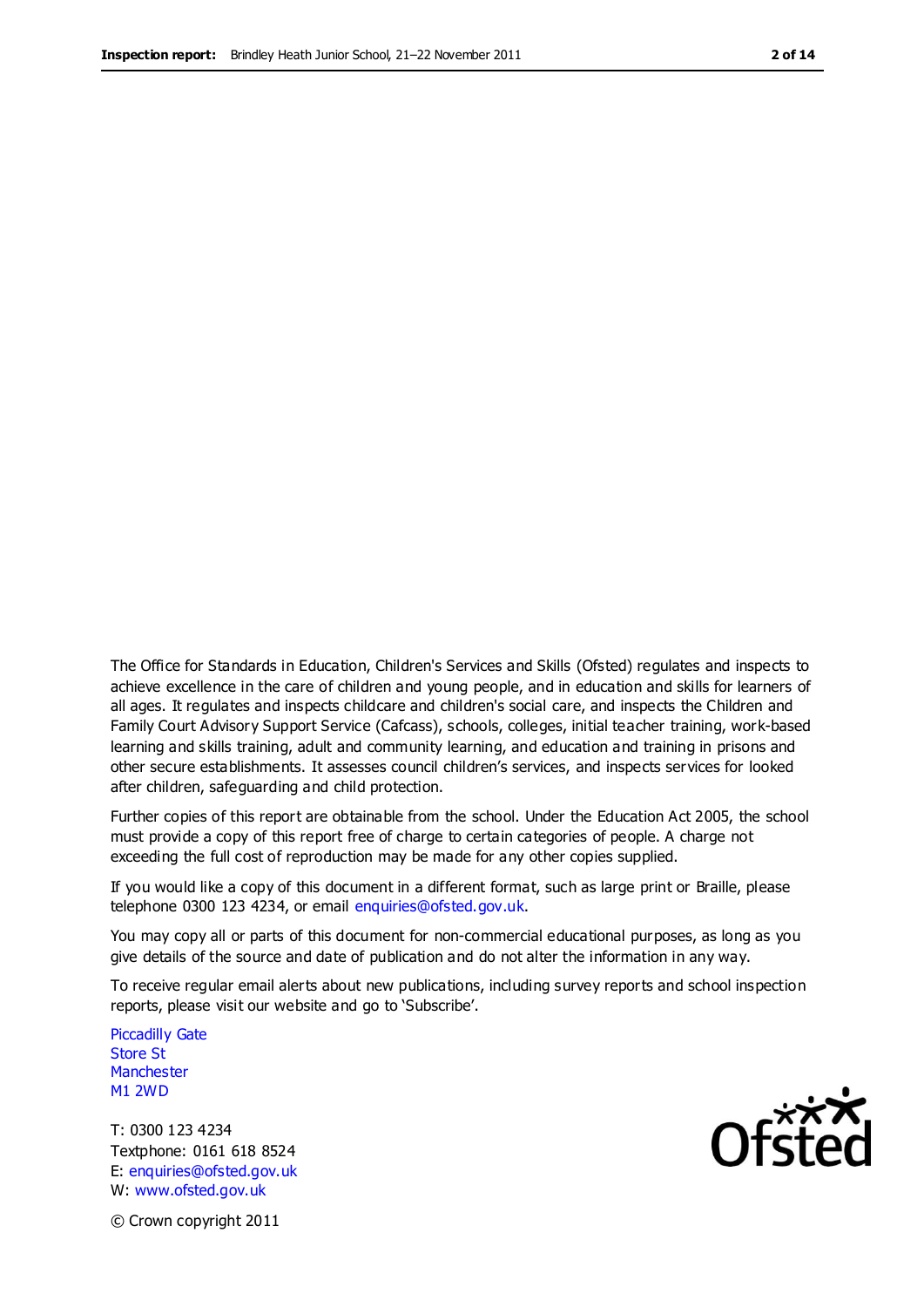# **Introduction**

This inspection was carried out by three additional inspectors, who saw 13 lessons and observed nine teachers. Meetings were held with senior leaders, representatives of the governing body and groups of pupils. Inspectors observed the school's work and looked at a range of documentation including monitoring, evaluation and assessment records, policy documents, the school improvement plans, teachers' planning and samples of pupils' work. A wide range of documents and records was scrutinised in relation to the safeguarding of pupils. Inspectors took into account the results of questionnaires returned by 126 parents and carers, 217 pupils and 19 members of staff.

The inspection team reviewed many aspects of the school's work. It looked in detail at a number of key areas.

- Are progress and attainment in mathematics as good as in English?
- Do teachers make work challenging enough to ensure that all pupils, especially the more able and those with special educational needs and/or disabilities, make the progress of which they are capable?
- How useful is marking and the feedback pupils receive in helping them improve the quality of their work?
- What initiatives have the new leaders implemented and what is the impact so far?

# **Information about the school**

This is an average-sized two form entry junior school. The proportion of pupils known to be eligible for free school meals is well below the national average. Very few pupils come from minority ethnic backgrounds and none are at the early stages of learning English. The percentage of pupils identified with special educational needs and/or disabilities, including those with a statement of special educational needs, is below average. The school has been awarded Healthy Schools status, Artsmark Gold, Basic Skills award and the Primary Science Quality Mark.

At the time of the inspection, the headteacher had only been in post for 10 weeks.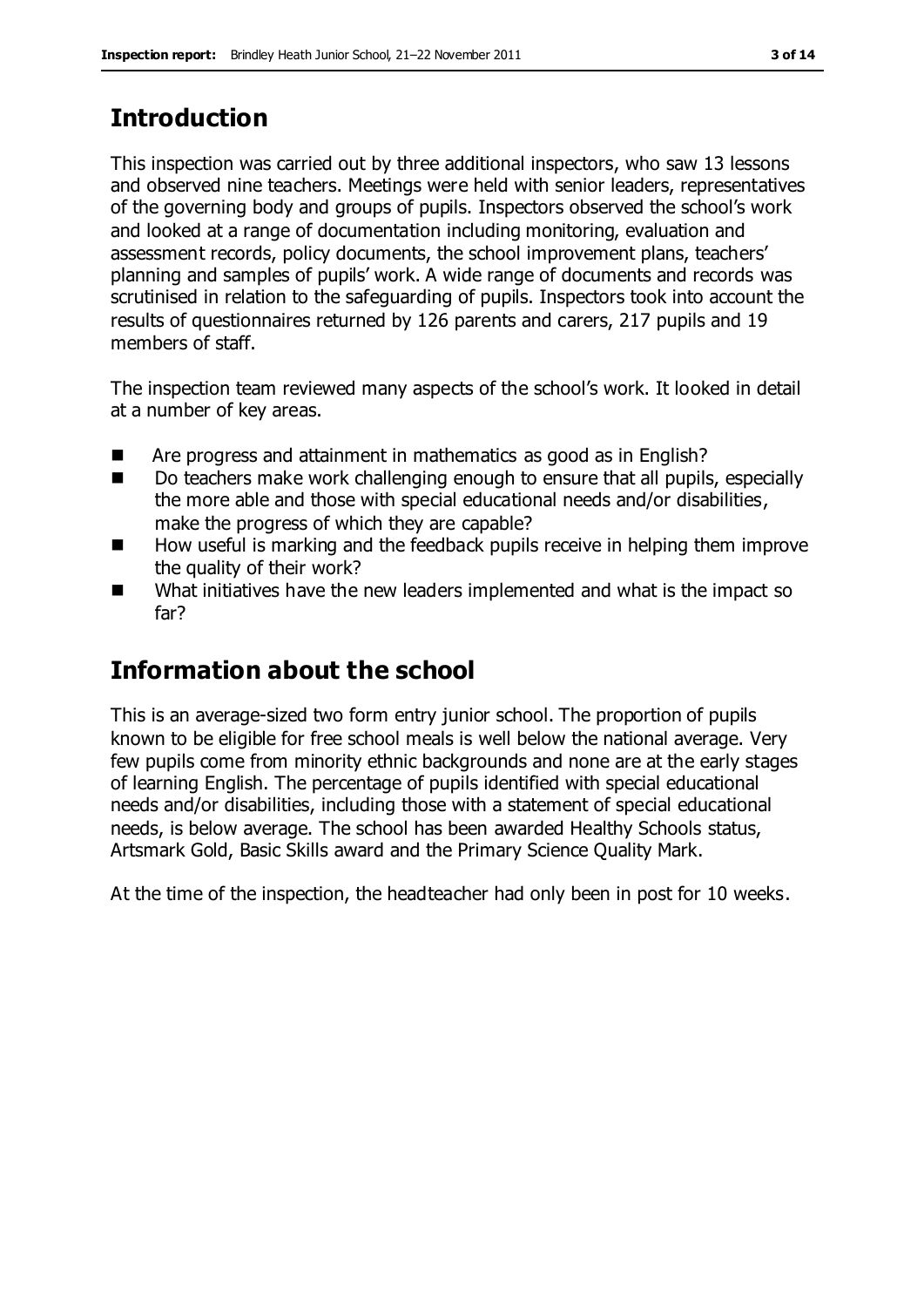# **Inspection judgements**

## **Overall effectiveness: how good is the school? 3**

#### **The school's capacity for sustained improvement 3**

## **Main findings**

Brindley Heath Junior School provides a satisfactory quality of education, which enables pupils to make satisfactory progress. Pupils enter Year 3 with attainment that is broadly average, and when they leave at the end of Year 6 it is also broadly average. However, there are clear signs of improvement. The overall 2011 national test results and those in mathematics remained average, but those in English improved to above average. Pupils in Year 6 are currently working at levels above those expected for their age in English and mathematics. However, lesson observations and the work in pupils' books shows that a significant number of younger pupils, particularly those of average or below average ability, have weak number skills, for example an insecure understanding of multiplication and division bonds and quick, accurate recall of these number facts. This weakness undermines pupils' confidence when learning other aspects of mathematics and sometimes slows progress.

Pupils' personal development is good. Good care, guidance and support promote this effectively. Behaviour is outstanding in lessons and around school. Consequently, pupils feel safe and enjoy school a great deal. They have a good awareness of healthy living and the uptake of sporting opportunities in out-of-school clubs is impressive. Pupils' contribution to school life and to the wider community is good. Their spiritual, moral, social and cultural development is good.

The quality of teaching is satisfactory, but varies too much from class to class. Some outstanding and good lessons were observed where pupils were well motivated and fully engaged in learning at a brisk pace. Where teaching is less effective, work is not matched precisely enough to the needs of different ability groups or does not build enough on prior learning. Teachers' expectations of what pupils can achieve are not always high enough. Marking is inconsistent in informing pupils of what they need to do to improve their work, although some good quality marking, which was helpful in moving pupils on, was seen in Year 6 pupils' writing books.

The curriculum is satisfactory. Enrichment and extra-curricular activities are good and add interest and enjoyment to learning. However, pupils do not always have enough planned opportunities to practise and consolidate literacy and numeracy skills in other subjects. There are links between different subjects in some lessons, such as science and numeracy, but this is largely left to individual teachers when planning lessons and is not structured enough to be fully effective across the school. Pupils develop their basic information and communication technology skills well, but do not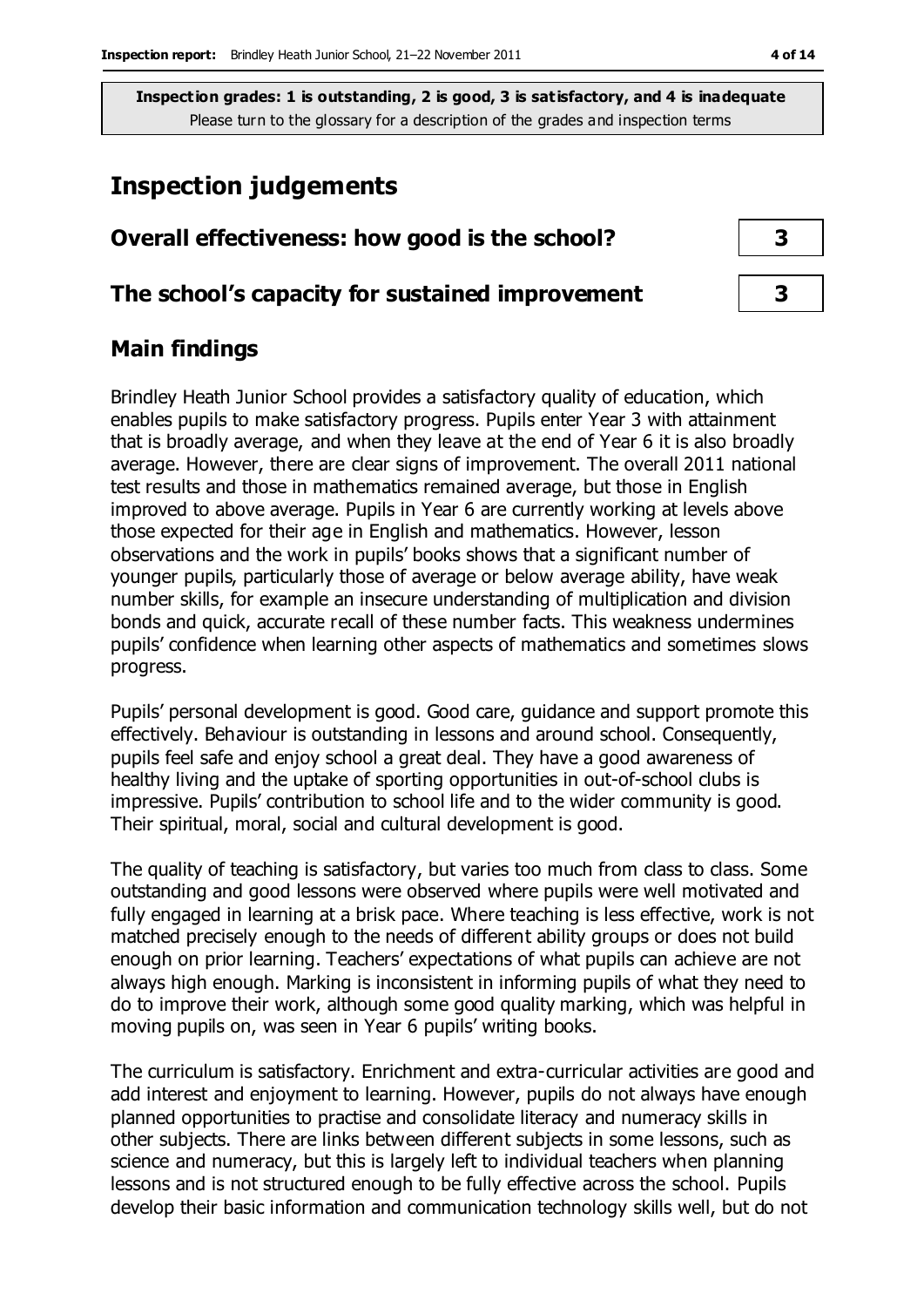use them well enough as a tool to support learning in other subjects.

There is a great deal of optimism for the future under the new leadership. The staff inspection questionnaires indicate great solidarity and full support of the work of the headteacher and deputy headteacher. 'I feel strategies implemented by the headteacher are positive and have improved learning for the children which is why we are all here,' was typical of the views expressed by staff. The new headteacher brings a track record of previous success in school improvement and an accurate insight and deep analysis of what this school needs to do to move forward. However, the impact of initiatives has not yet had time to be fully demonstrated in outcomes. The capacity for sustained improvement is therefore not yet better than satisfactory.

Up to 40% of the schools whose overall effectiveness is judged satisfactory may receive a monitoring visit by an Ofsted inspector before their next section 5 inspection.

## **What does the school need to do to improve further?**

- $\blacksquare$  Improve pupils' progress in mathematics in order to raise attainment by:
	- improving basic skills in number at an early stage so that the next steps in learning are based securely on a solid foundation
	- ensuring that pupils at all levels of attainment are consistently provided with challenging work.
- Improve the quality of teaching and its impact on pupils' achievement by:
	- making sure that at least 80% of teaching is good or better  $\equiv$
	- consistently making effective use of assessment information to match  $\overline{\phantom{a}}$ more demanding work to pupils' needs at all levels of attainment
	- improving the quality of the marking to reflect the good practice seen in English, so that it consistently informs pupils what they have done well and what they need to do to improve their work.
- **Develop the curriculum by:** 
	- providing more links between subjects to develop numeracy and literacy skills and make learning more meaningful and exciting
	- raise the profile of information and communication technology as a tool for learning in other subjects.

## **Outcomes for individuals and groups of pupils 3**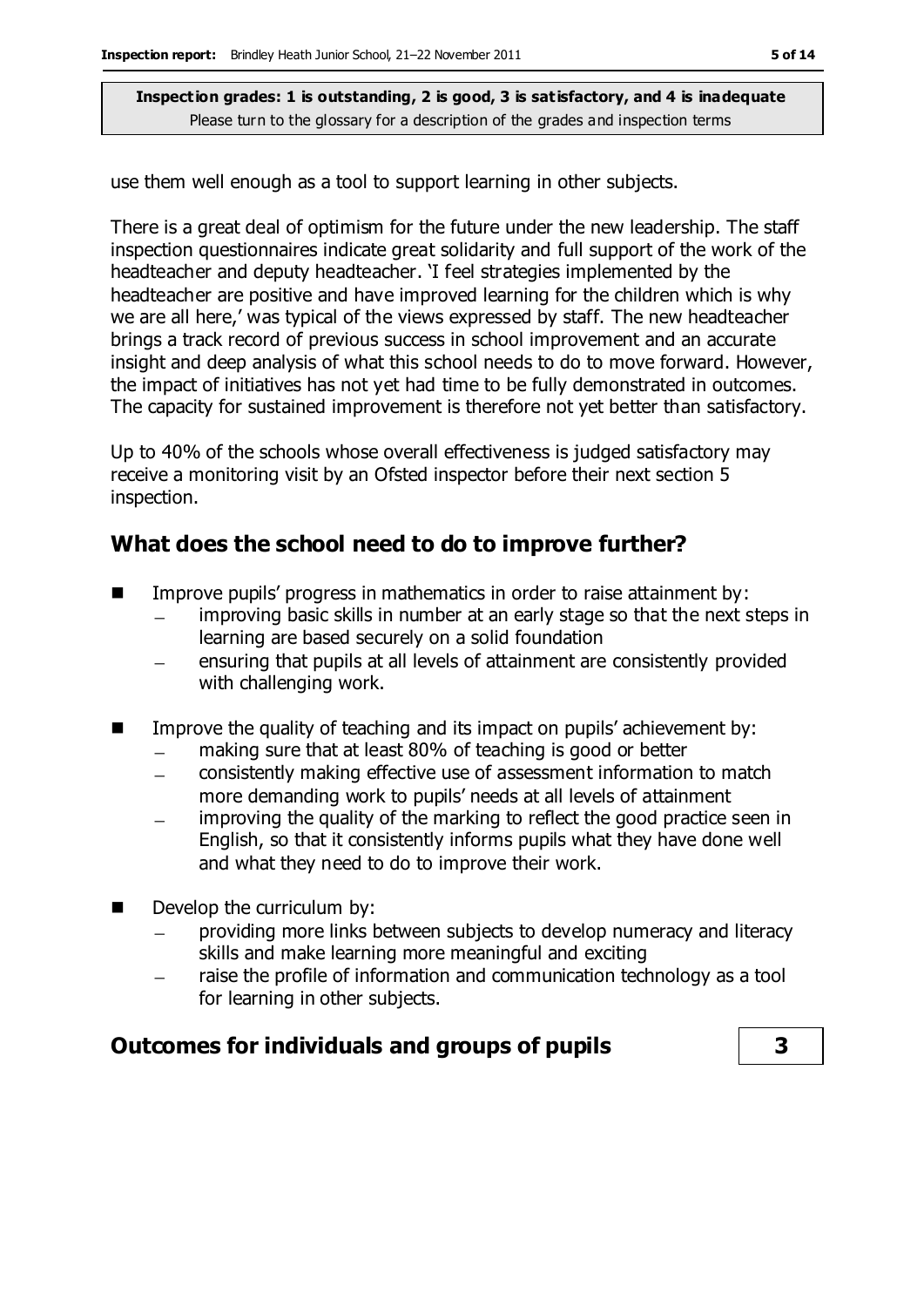Pupils make satisfactory overall progress as they move through the school. Because of the variation in the quality of teaching, progress is uneven across the key stage, and it accelerates in Year 6. Pupils with special educational needs and/or disabilities make satisfactory progress. Because some teaching groups are large, lower ability pupils or those with special educational needs and/or disabilities do not always receive enough individual attention. However, teaching assistants know their pupils well; they are skilled and work in close teamwork with teachers to provide effective support.

Pupils demonstrate a great enthusiasm for learning. They are obviously proud of their school and enjoy everything it has to offer, but are not always challenged enough in lessons. Pupils are friendly, welcoming and articulate their thoughts clearly. Pupils feel safe in school and free from any form of intimidation. If they ever feel threatened, they know who to go to and are confident that matters will be resolved. Pupils willingly help each other and work harmoniously in collaboration with each other. Year 3 pupils showed great excitement at the prospect of interviewing Odysseus and Polyphemus to find out about their characters. They are equally good at working independently for sustained periods. Year 6 carefully planned an extended piece of writing, and the results demonstrated their ability to remain focused.

Pupils know about healthy eating and how to stay safe in different situations, and they engage in a good amount of physical exercise. Their knowledge and their understanding of healthy lifestyles are good. They respond well to good opportunities to contribute to school life by keenly taking on responsibilities such as the school council, prefects, buddies to younger pupils and a wide range of jobs around the school. Pupils have good relationships with the local community and play a significant role in village life. Pupils are prepared well for the next steps in their education. Their increasingly good academic skills, particularly in literacy and information and communication technology, initiative and ability to work effectively within teams prepare them well for the future.

| Pupils' achievement and the extent to which they enjoy their learning                                       |                         |
|-------------------------------------------------------------------------------------------------------------|-------------------------|
| Taking into account:                                                                                        |                         |
| Pupils' attainment <sup>1</sup>                                                                             | 3                       |
| The quality of pupils' learning and their progress                                                          | 3                       |
| The quality of learning for pupils with special educational needs and/or disabilities<br>and their progress | 3                       |
| The extent to which pupils feel safe                                                                        | $\overline{\mathbf{2}}$ |
| Pupils' behaviour                                                                                           |                         |
| The extent to which pupils adopt healthy lifestyles                                                         | 2                       |
| The extent to which pupils contribute to the school and wider community                                     |                         |

#### These are the grades for pupils' outcomes

 $\overline{a}$ 

<sup>1</sup> The grades for attainment and attendance are: 1 is high; 2 is above average; 3 is broadly average; and 4 is low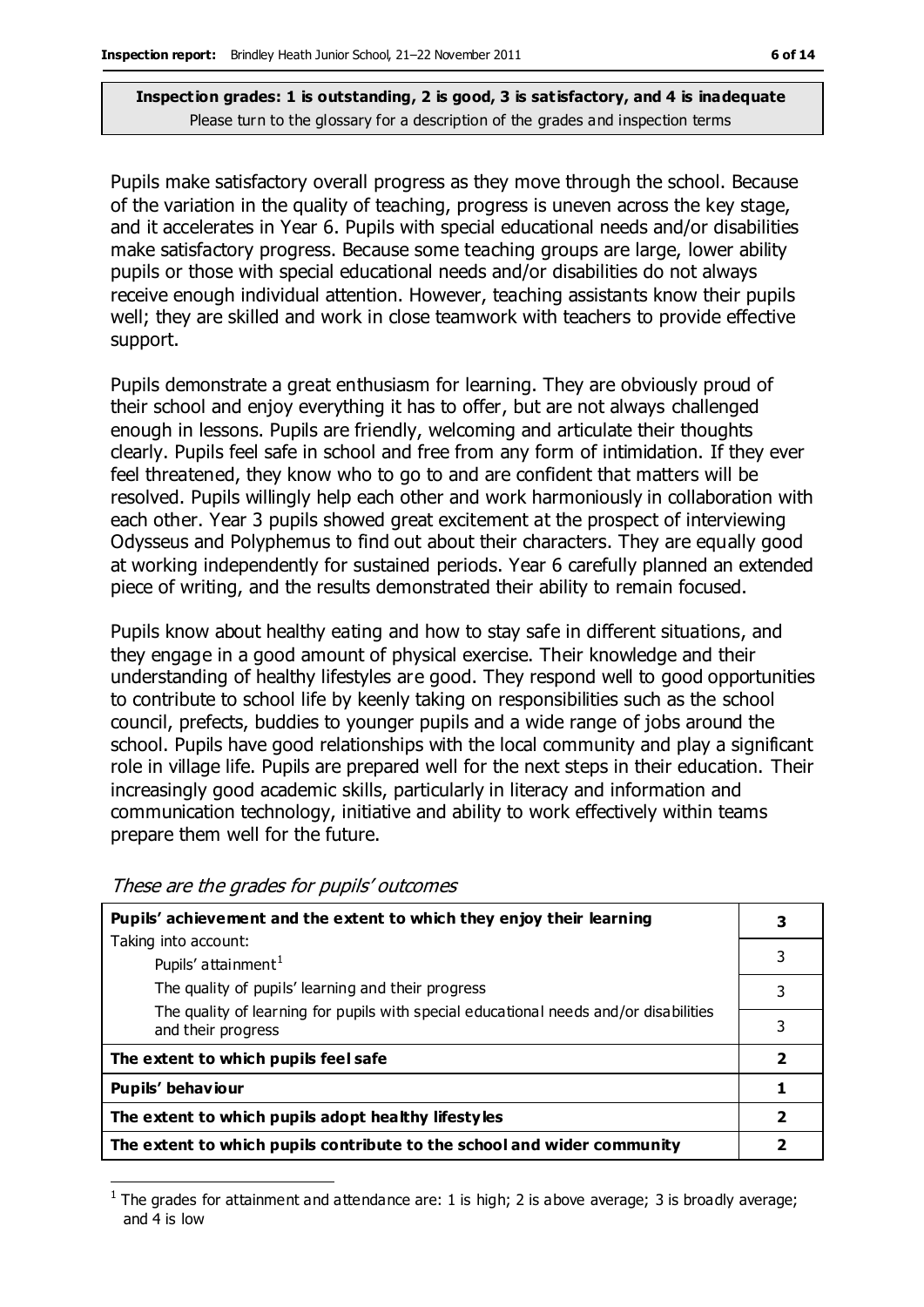| The extent to which pupils develop workplace and other skills that will<br>contribute to their future economic well-being |  |
|---------------------------------------------------------------------------------------------------------------------------|--|
| Taking into account:<br>Pupils' attendance <sup>1</sup>                                                                   |  |
| The extent of pupils' spiritual, moral, social and cultural development                                                   |  |

#### **How effective is the provision?**

Areas of strength evident in the best lessons observed included strong and supportive relationships between adults and pupils, clear explanations of what learning is expected to take place in lessons, and effective support from teaching assistants. Good use was often made of the recently introduced 'keys to success', consisting of hints to pupils on how to achieve success. An excellent example of this was seen in a Year 4 information and communication technology lesson where pupils were very clear about the task, were confident about what they had to do because of effective guidance, and completed the tasks independently. However, teaching in over a third of the lessons seen was satisfactory. In these lessons, common weaknesses included teachers not having high enough expectations of what pupils could do and not challenging them enough. In some cases teachers wrongly assumed pupils had a competent grasp of basic skills and so tasks were based on insecure prior learning, particularly in mathematics.

The curriculum promotes pupils' personal development well, and the wide range of extra-curricular opportunities supports pupils' physical development particularly well. However, it has not yet been fully developed to promote and consolidate pupils' literacy and numeracy skills across other subjects, or link subjects together to make learning more interesting and exciting. Teaching groups for literacy and numeracy are organised by ability, but the wide range of ability in the groups means that work set for pupils capable of higher attainment in the lower sets, and the lower attaining pupils in the higher sets, is not always focused precisely on their capabilities. A good level of support for pupils whose circumstances make them potentially vulnerable includes close links with a range of different agencies, which work well with the school to ensure pupils' safety. Pupils with medical conditions are very well cared for and staff are vigilant in ensuring their health and safety.

| The quality of teaching                                                                                    |  |
|------------------------------------------------------------------------------------------------------------|--|
| Taking into account:                                                                                       |  |
| The use of assessment to support learning                                                                  |  |
| The extent to which the curriculum meets pupils' needs, including, where<br>relevant, through partnerships |  |
| The effectiveness of care, guidance and support                                                            |  |

These are the grades for the quality of provision

# **How effective are leadership and management?**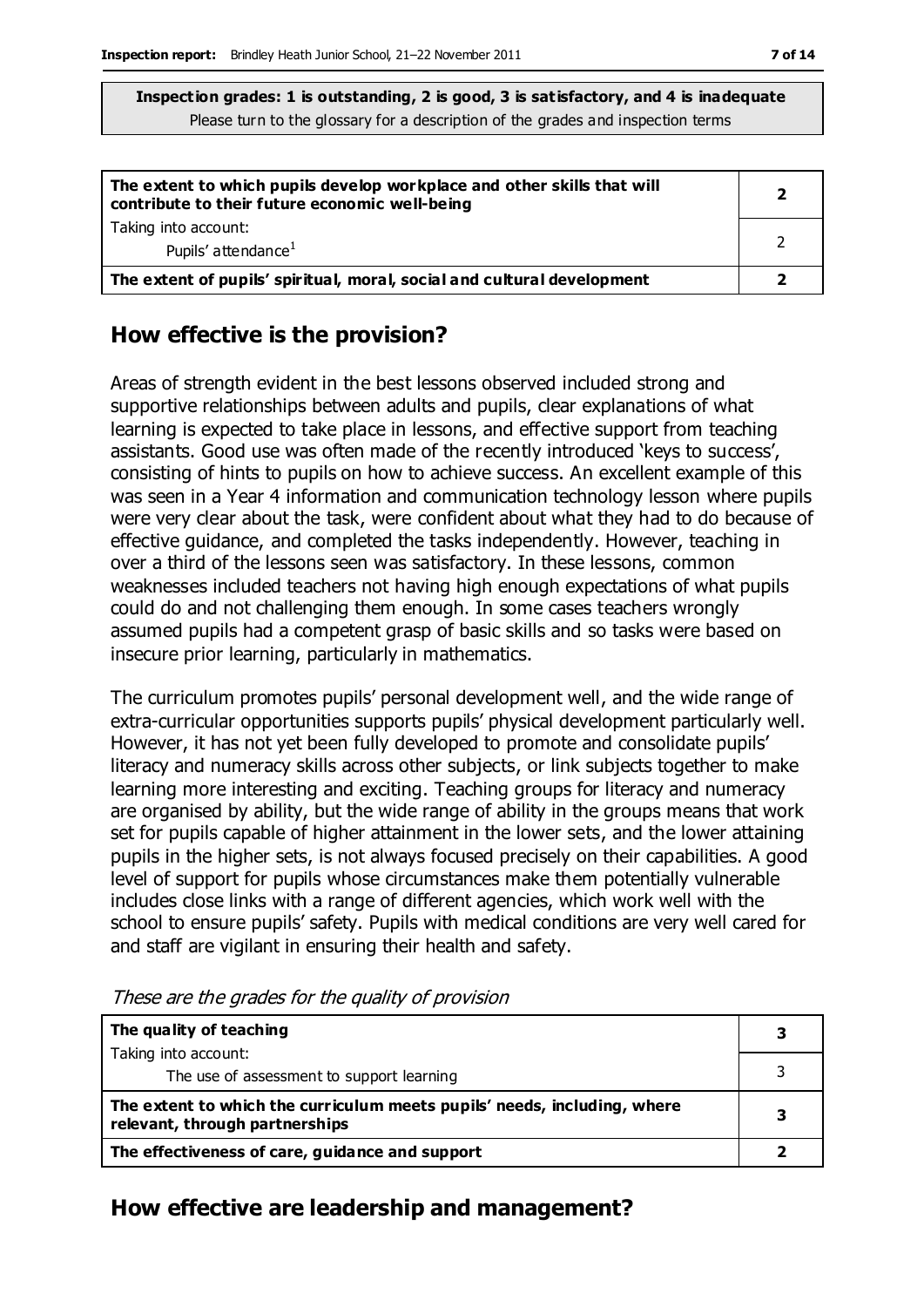The headteacher and deputy headteacher already work as a strong team. Through a clear and accurate evaluation of provision and outcomes, they have established an aspirational yet realistic vision for the school's future development that is shared by teachers, support staff and the governing body. Staff ensure that any discrimination is tackled well. Senior leaders and teachers regularly check the progress of individual pupils and have a clear view of which pupils will need support to ensure they keep up with their classmates. However, the weaknesses in teaching mean that not all groups are reaching their full potential, and so equality of opportunity is no better than satisfactory.

Subject leaders are supported effectively to take increasing responsibility for leading developments within their areas of responsibility. The coordinators for English and mathematics carry out a range of monitoring activities and use this information well to identify the actions that need to be taken to further accelerate progress. This has been effective in raising standards in writing, which has been the priority for improvement. The headteacher has already formed a clear view of strengths in teaching and aspects that could be improved. He has a clear action plan to improve the quality of teaching and learning, including regular monitoring, feedback and support for teachers. This has already started to improve teaching by eradicating any that is inadequate, but leaders recognise that there is more to do to ensure teaching in the great majority of lessons is good or better.

The governing body provides a satisfactory level of support. Its members frequently attend events and monitor the work of the school through the headteacher's reports. They have a clear plan on how they intend to increase the level of direct monitoring and hold the school to account for its performance. Because there are some new governors, they have recently conducted an audit of skills and have a planned programme of training.

Community cohesion is promoted satisfactorily. In this harmonious community, pupils get along very well. Parents, carers and the local community are closely involved and a thriving 'parents' association' provides good support. However, leaders are aware that provision to develop pupils' knowledge of the world beyond their own community is more limited and have clear plans to address this. Child protection arrangements and procedures for keeping pupils safe are good. Effective steps are taken to ensure that safety and staying safe are promoted well through the curriculum. The school works well to ensure the safety of vulnerable children and makes appropriate use of support agencies. All safeguarding requirements are fully met and the record of checks on staff is exemplary.

These are the grades for leadership and management

| The effectiveness of leadership and management in embedding ambition and<br>driving improvement |  |
|-------------------------------------------------------------------------------------------------|--|
| Taking into account:                                                                            |  |
| The leadership and management of teaching and learning                                          |  |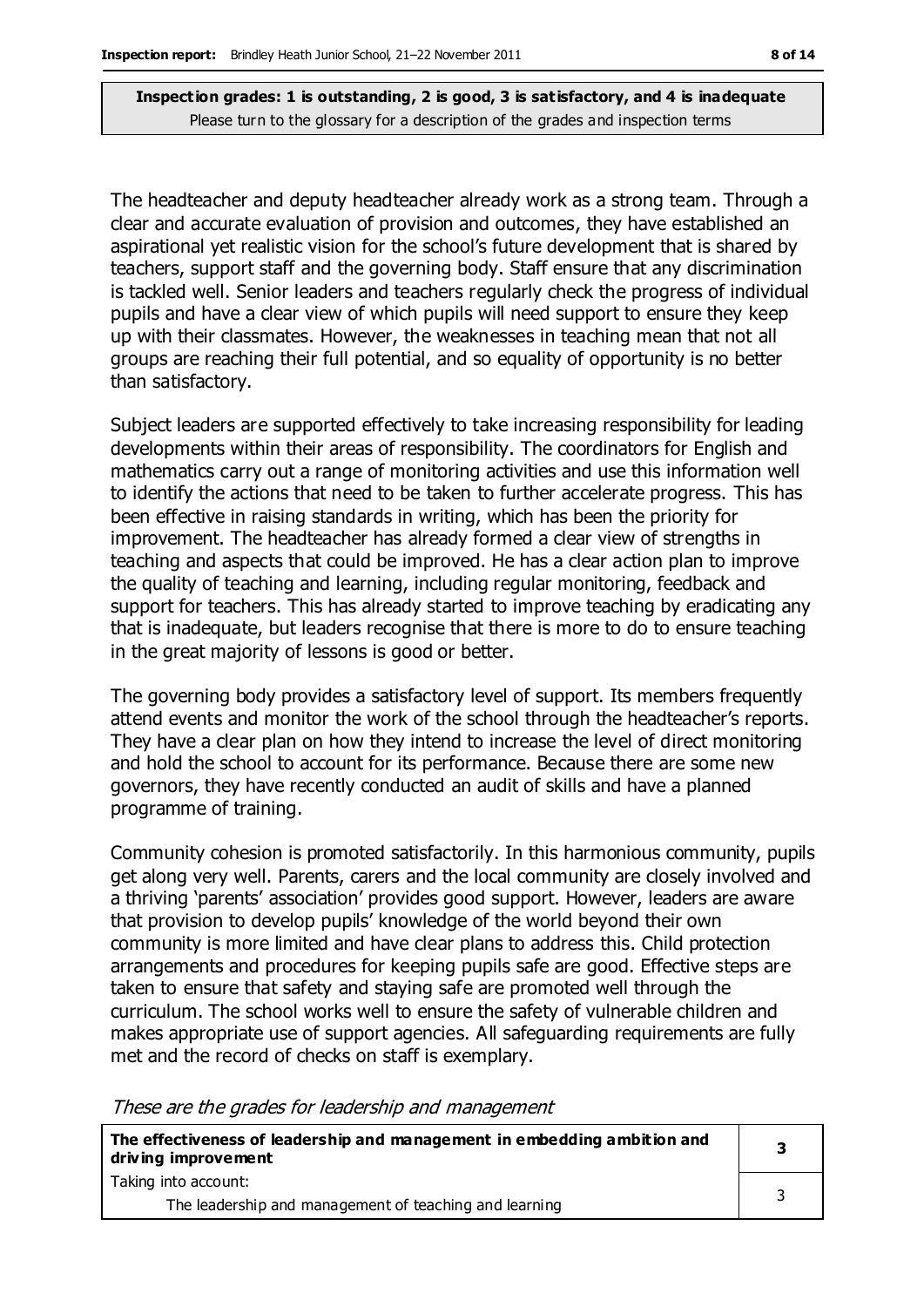| The effectiveness of the governing body in challenging and supporting the<br>school so that weaknesses are tackled decisively and statutory responsibilities<br>met | 3                       |
|---------------------------------------------------------------------------------------------------------------------------------------------------------------------|-------------------------|
| The effectiveness of the school's engagement with parents and carers                                                                                                | $\overline{\mathbf{2}}$ |
| The effectiveness of partnerships in promoting learning and well-being                                                                                              | 3                       |
| The effectiveness with which the school promotes equality of opportunity and<br>tackles discrimination                                                              | 3                       |
| The effectiveness of safeguarding procedures                                                                                                                        | $\overline{\mathbf{2}}$ |
| The effectiveness with which the school promotes community cohesion                                                                                                 | 3                       |
| The effectiveness with which the school deploys resources to achieve value for<br>money                                                                             | 3                       |

#### **Views of parents and carers**

An above average proportion of parents and carers returned the inspection questionnaire. The very large majority show a good level of support for the school. Some added positive comments such as, 'I cannot praise school enough for the education it offered my children. Staff are knowledgeable, kind and well prepared & make it a thoroughly good learning environment,' and 'I am very pleased with the high expectations at the school. The staff motivate and enthuse the children. My son is a very able boy and there seems to be good planning and opportunities to ensure he achieves his potential.' Many comments reflected the way the school is improving under new leadership. For example, 'Evidence of new leadership is clear and very positive.'

A few comments raised concerns, mainly about the quality of feedback that parents and carers receive about their children's progress. This was discussed with the headteacher, who agreed this could be improved and has plans to ensure teachers' feedback to parents and carers is more meaningful in the future.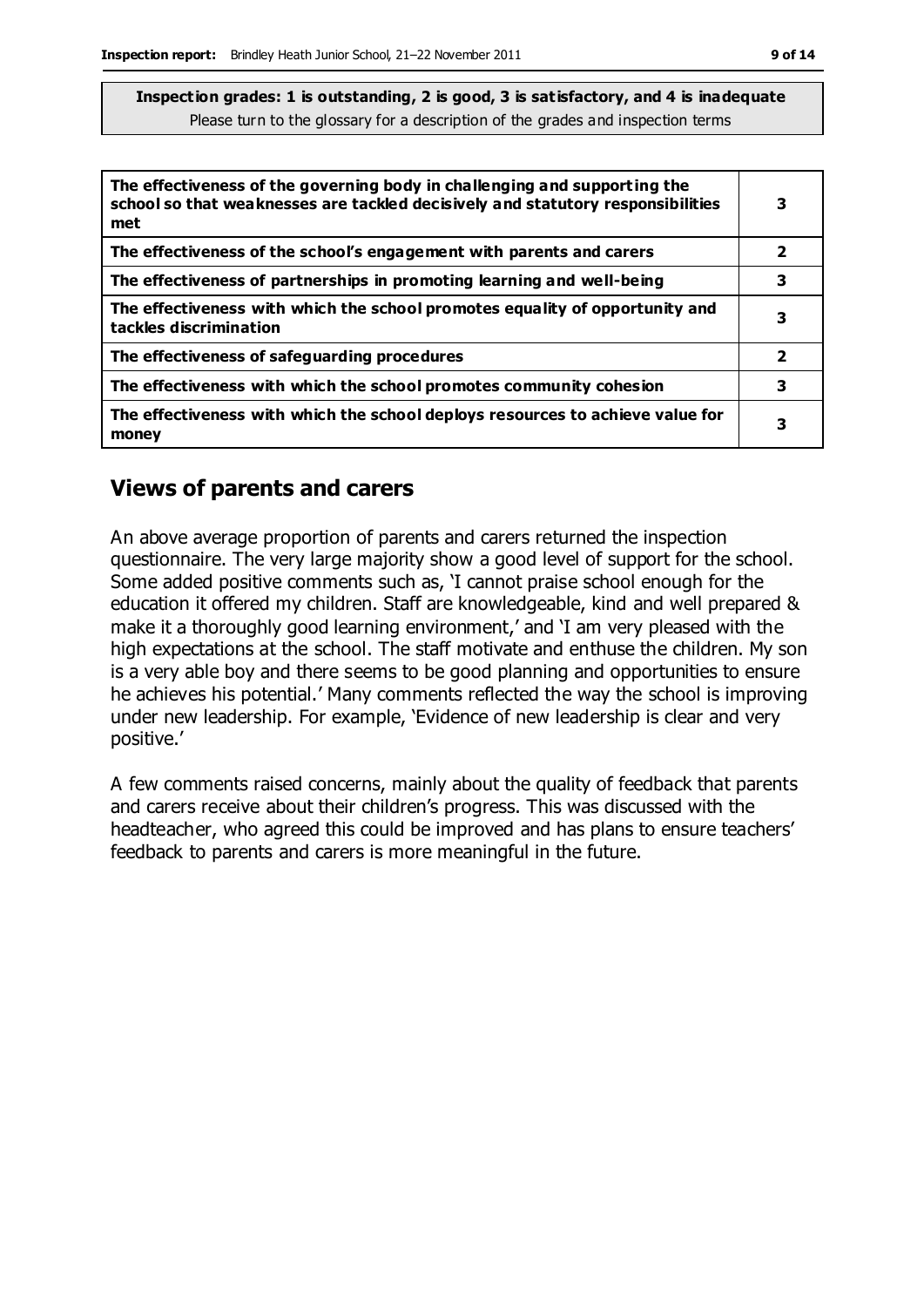#### **Responses from parents and carers to Ofsted's questionnaire**

Ofsted invited all the registered parents and carers of pupils registered at Brindley Heath Junior School to complete a questionnaire about their views of the school.

In the questionnaire, parents and carers were asked to record how strongly they agreed with 13 statements about the school.

The inspection team received 126 completed questionnaires by the end of the on-site inspection. In total, there are 225 pupils registered at the school.

| <b>Statements</b>                                                                                                                                                                                                                                       | <b>Strongly</b> |               | <b>Agree</b><br><b>Total</b><br>$\frac{0}{0}$ |    | <b>Disagree</b><br><b>Total</b><br>$\frac{0}{0}$ |                | <b>Strongly</b>                           |                |
|---------------------------------------------------------------------------------------------------------------------------------------------------------------------------------------------------------------------------------------------------------|-----------------|---------------|-----------------------------------------------|----|--------------------------------------------------|----------------|-------------------------------------------|----------------|
| agree<br><b>Total</b>                                                                                                                                                                                                                                   |                 | $\frac{0}{0}$ |                                               |    |                                                  |                | disagree<br><b>Total</b><br>$\frac{1}{2}$ |                |
| My child enjoys school                                                                                                                                                                                                                                  | 87              | 69            | 38                                            | 30 | 0                                                | 0              | 1                                         | $\mathbf{1}$   |
| The school keeps my child<br>safe                                                                                                                                                                                                                       | 99              | 79            | 27                                            | 21 | $\mathbf 0$                                      | $\mathbf 0$    | $\mathbf{0}$                              | $\mathbf 0$    |
| The school informs me about<br>my child's progress                                                                                                                                                                                                      | 36              | 29            | 76                                            | 60 | 10                                               | 8              | $\mathbf{1}$                              | $\mathbf{1}$   |
| My child is making enough<br>progress at this school                                                                                                                                                                                                    | 43              | 34            | 68                                            | 54 | 11                                               | 9              | $\overline{2}$                            | $\overline{2}$ |
| The teaching is good at this<br>school                                                                                                                                                                                                                  | 52              | 41            | 71                                            | 56 | 0                                                | $\mathbf 0$    | $\mathbf 0$                               | $\mathbf 0$    |
| The school helps me to<br>support my child's learning                                                                                                                                                                                                   | 37              | 29            | 75                                            | 60 | 11                                               | 9              | $\mathbf 0$                               | $\mathbf 0$    |
| The school helps my child to<br>have a healthy lifestyle                                                                                                                                                                                                | 47              | 37            | 71                                            | 56 | 6                                                | 5              | $\mathbf 0$                               | $\mathbf 0$    |
| The school makes sure that<br>my child is well prepared for<br>the future (for example<br>changing year group,<br>changing school, and for<br>children who are finishing<br>school, entering further or<br>higher education, or entering<br>employment) | 49              | 39            | 63                                            | 50 | $\overline{4}$                                   | 3              | $\mathbf 0$                               | $\mathbf 0$    |
| The school meets my child's<br>particular needs                                                                                                                                                                                                         | 45              | 36            | 65                                            | 52 | 12                                               | 10             | $\mathbf 0$                               | $\mathbf 0$    |
| The school deals effectively<br>with unacceptable behaviour                                                                                                                                                                                             | 57              | 45            | 64                                            | 51 | $\mathbf{1}$                                     | $\mathbf{1}$   | $\mathbf 0$                               | $\mathbf 0$    |
| The school takes account of<br>my suggestions and<br>concerns                                                                                                                                                                                           | 36              | 29            | 80                                            | 63 | 3                                                | $\overline{2}$ | $\mathbf 0$                               | $\mathbf 0$    |
| The school is led and<br>managed effectively                                                                                                                                                                                                            | 55              | 44            | 66                                            | 52 | $\overline{2}$                                   | $\overline{2}$ | $\mathbf 0$                               | $\mathbf 0$    |
| Overall, I am happy with my<br>child's experience at this<br>school                                                                                                                                                                                     | 60              | 48            | 64                                            | 51 | $\mathbf{1}$                                     | 1              | $\mathbf 0$                               | 0              |

The table above summarises the responses that parents and carers made to each statement. The percentages indicate the proportion of parents and carers giving that response out of the total number of completed questionnaires. Where one or more parents and carers chose not to answer a particular question, the percentages will not add up to 100%.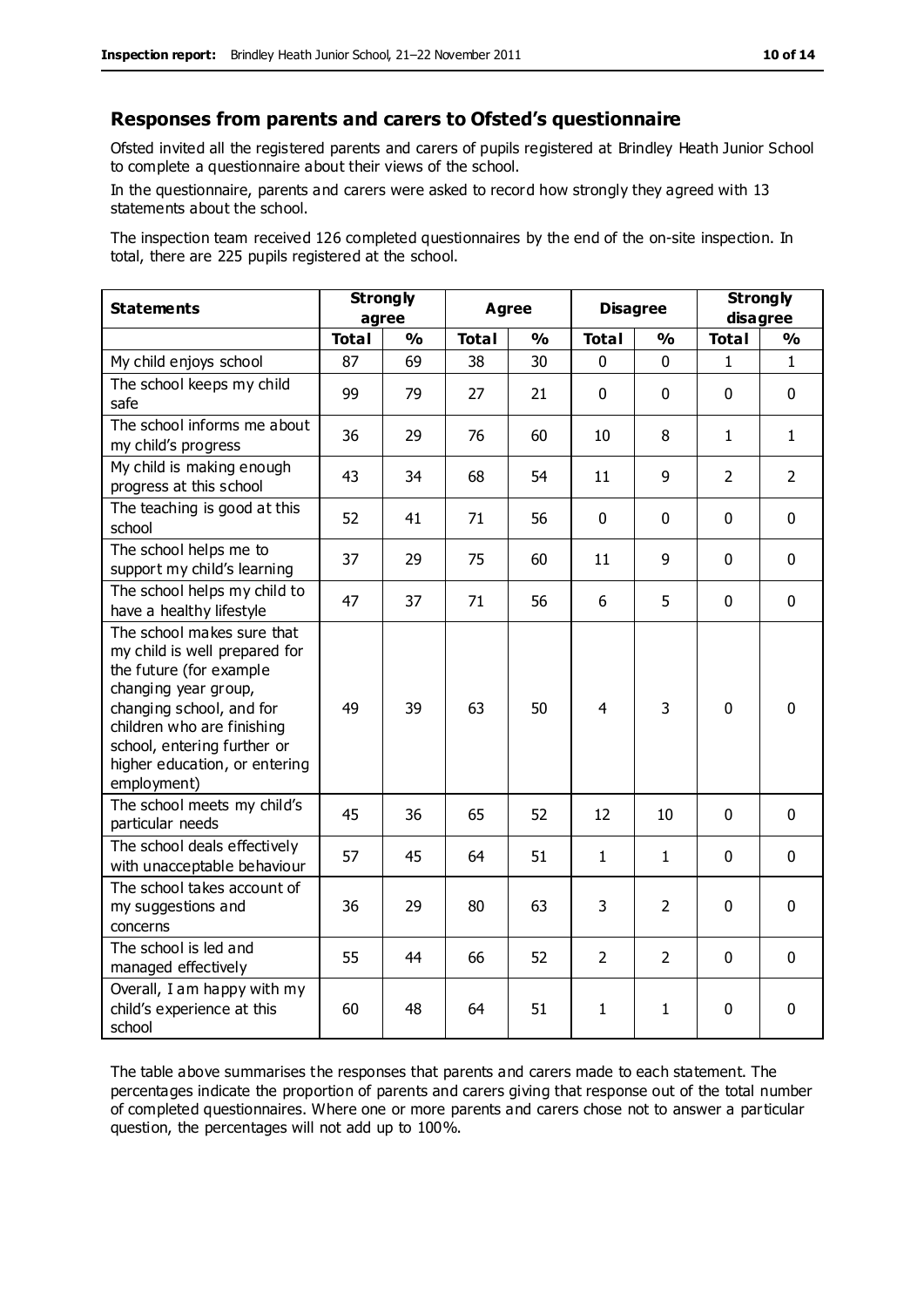# **Glossary**

## **What inspection judgements mean**

| Grade   | <b>Judgement</b> | <b>Description</b>                                            |
|---------|------------------|---------------------------------------------------------------|
| Grade 1 | Outstanding      | These features are highly effective. An outstanding           |
|         |                  | school provides exceptionally well for all its pupils' needs. |
| Grade 2 | Good             | These are very positive features of a school. A school        |
|         |                  | that is good is serving its pupils well.                      |
| Grade 3 | Satisfactory     | These features are of reasonable quality. A satisfactory      |
|         |                  | school is providing adequately for its pupils.                |
| Grade 4 | Inadequate       | These features are not of an acceptable standard. An          |
|         |                  | inadequate school needs to make significant                   |
|         |                  | improvement in order to meet the needs of its pupils.         |
|         |                  | Ofsted inspectors will make further visits until it           |
|         |                  | improves.                                                     |

## **Overall effectiveness of schools**

|                       |                    |      | Overall effectiveness judgement (percentage of schools) |                   |  |
|-----------------------|--------------------|------|---------------------------------------------------------|-------------------|--|
| <b>Type of school</b> | <b>Outstanding</b> | Good | <b>Satisfactory</b>                                     | <b>Inadequate</b> |  |
| Nursery schools       | 43                 | 47   | 10                                                      |                   |  |
| Primary schools       | ჩ                  | 46   | 42                                                      |                   |  |
| Secondary             | 14                 | 36   | 41                                                      |                   |  |
| schools               |                    |      |                                                         |                   |  |
| Sixth forms           | 15                 | 42   | 41                                                      |                   |  |
| Special schools       | 30                 | 48   | 19                                                      |                   |  |
| Pupil referral        | 14                 | 50   | 31                                                      |                   |  |
| units                 |                    |      |                                                         |                   |  |
| All schools           | 10                 | 44   | 39                                                      |                   |  |

New school inspection arrangements were introduced on 1 September 2009. This means that inspectors now make some additional judgements that were not made previously.

The data in the table above are for the period 1 September 2010 to 8 April 2011 and are consistent with the latest published official statistics about maintained school inspection outcomes (see [www.ofsted.gov.uk\)](http://www.ofsted.gov.uk/).

The sample of schools inspected during 2010/11 was not representative of all schools nationally, as weaker schools are inspected more frequently than good or outstanding schools.

Percentages are rounded and do not always add exactly to 100.

Sixth form figures reflect the judgements made for the overall effectiveness of the sixth form in secondary schools, special schools and pupil referral units.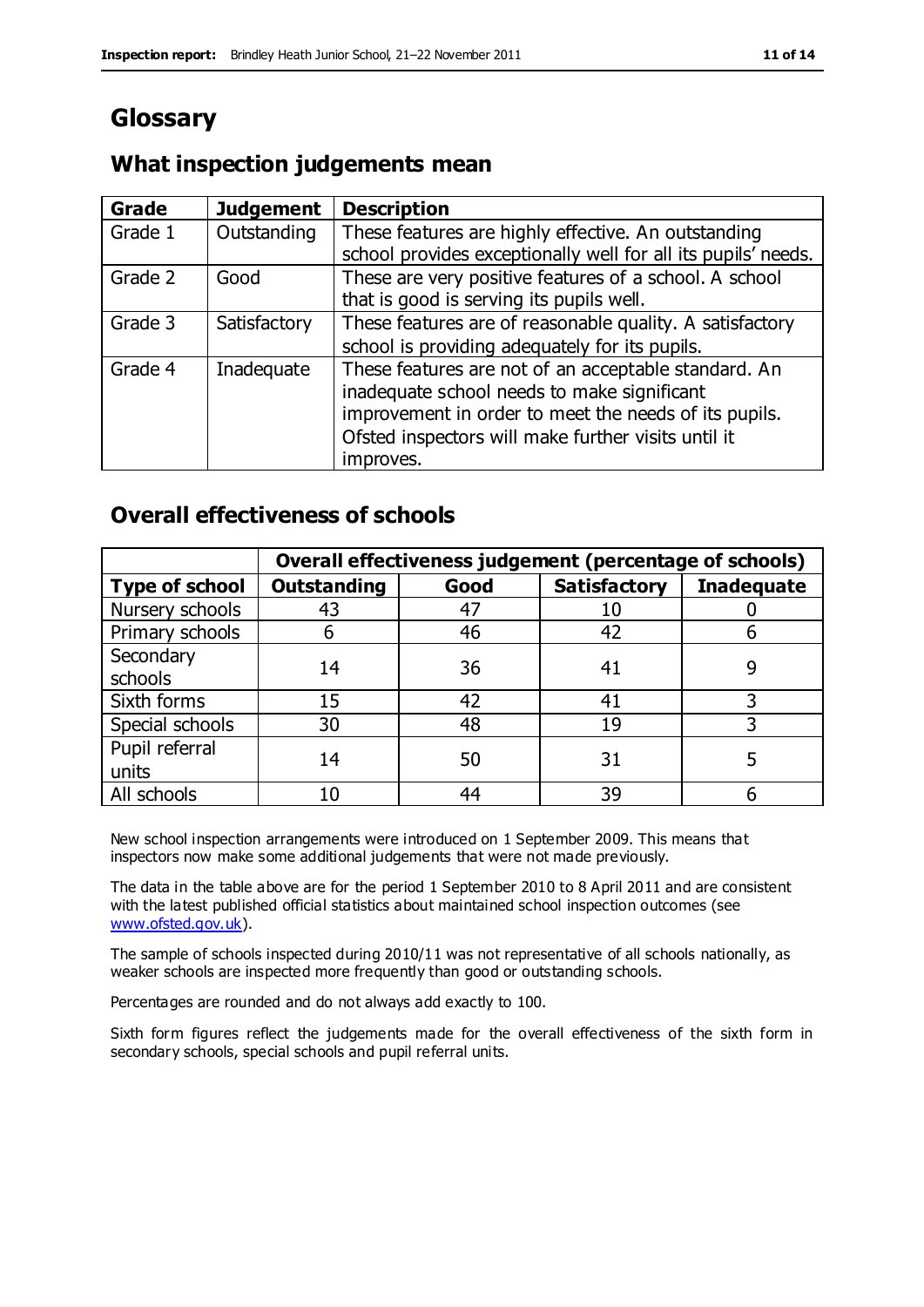# **Common terminology used by inspectors**

| Achievement:               | the progress and success of a pupil in their<br>learning, development or training.                                                                                                                                                                                                                                                |
|----------------------------|-----------------------------------------------------------------------------------------------------------------------------------------------------------------------------------------------------------------------------------------------------------------------------------------------------------------------------------|
| Attainment:                | the standard of the pupils' work shown by test and<br>examination results and in lessons.                                                                                                                                                                                                                                         |
| Capacity to improve:       | the proven ability of the school to continue<br>improving. Inspectors base this judgement on what<br>the school has accomplished so far and on the<br>quality of its systems to maintain improvement.                                                                                                                             |
| Leadership and management: | the contribution of all the staff with responsibilities,<br>not just the headteacher, to identifying priorities,<br>directing and motivating staff and running the<br>school.                                                                                                                                                     |
| Learning:                  | how well pupils acquire knowledge, develop their<br>understanding, learn and practise skills and are<br>developing their competence as learners.                                                                                                                                                                                  |
| Overall effectiveness:     | inspectors form a judgement on a school's overall<br>effectiveness based on the findings from their<br>inspection of the school. The following judgements,<br>in particular, influence what the overall<br>effectiveness judgement will be.                                                                                       |
|                            | The school's capacity for sustained<br>improvement.<br>Outcomes for individuals and groups of<br>H<br>pupils.<br>The quality of teaching.<br>ш<br>The extent to which the curriculum meets<br>٠<br>pupils' needs, including, where relevant,<br>through partnerships.<br>The effectiveness of care, guidance and<br>H<br>support. |
| Progress:                  | the rate at which pupils are learning in lessons and<br>over longer periods of time. It is often measured<br>by comparing the pupils' attainment at the end of a<br>key stage with their attainment when they started.                                                                                                            |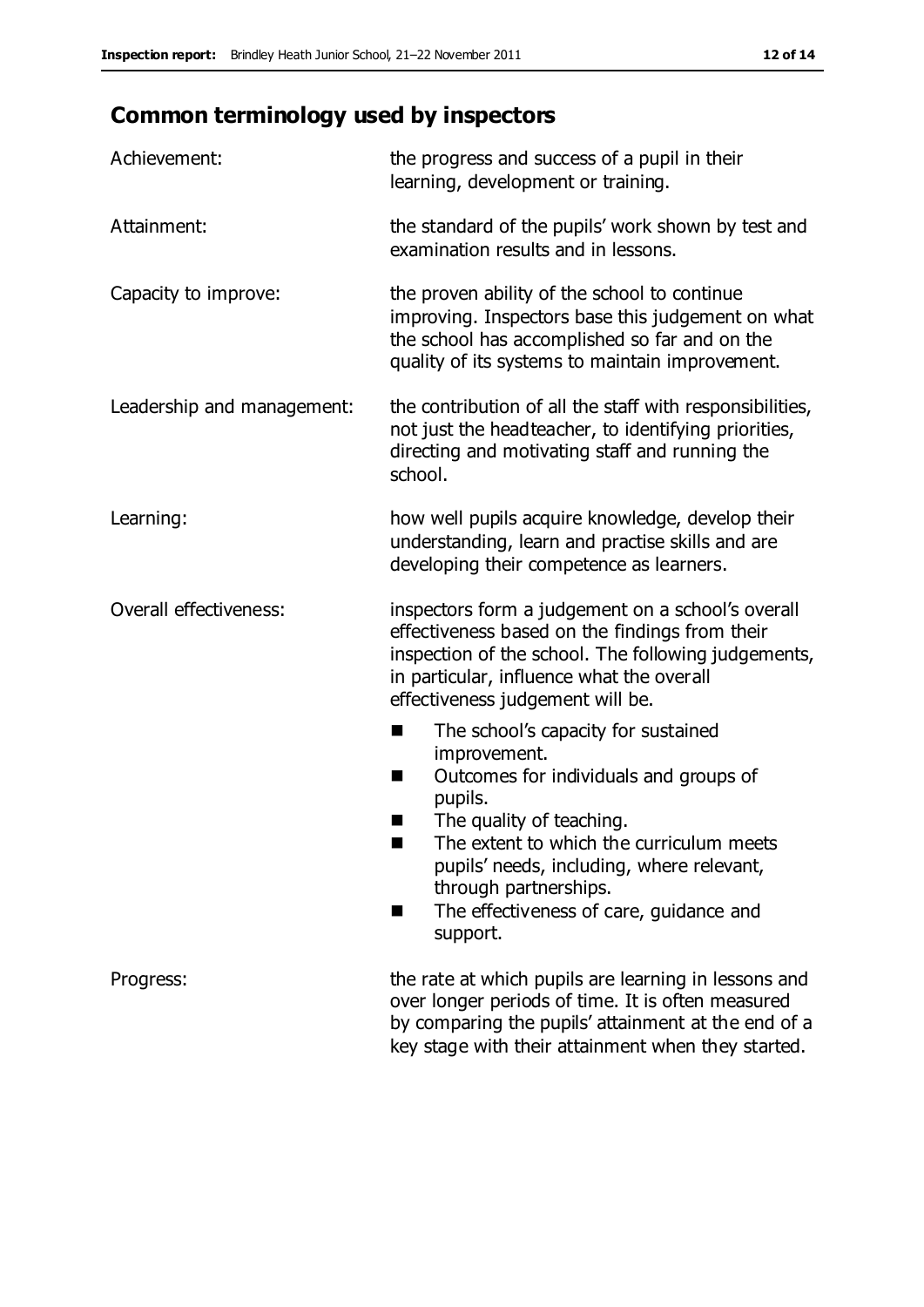#### **This letter is provided for the school, parents and carers to share with their children. It describes Ofsted's main findings from the inspection of their school.**

23 November 2011

Dear Pupils

#### **Inspection of Brindley Heath Junior School, Kinver, DY7 6AA**

Thank you very much for welcoming us when we inspected your school recently. We really enjoyed our visit, and meeting and talking to you in lessons and in the group discussion. You are clearly very proud of your school and enjoy attending. Your views were very helpful to us in making our judgements.

At present your school is satisfactory, but it is improving under the leadership of the new headteacher. As a result, your work is showing signs of improvement. You all make satisfactory progress overall and the standards in your school work by Year 6 are similar to those found in many other primary schools. However, we noticed some weaknesses in your mental mathematics skills and this sometimes gets in the way of you making better progress in mathematics.

Your personal qualities are good. We were very impressed by your behaviour, which we think is excellent. You show a sensible and mature approach to school life. We found you to be polite, courteous and very welcoming to us as visitors to your school. All the adults who look after you make sure that the school is a safe and pleasant place for you to learn and make friends.

We have asked your teachers to do the following to help raise standards further.

- **IMPROVE 2008 IMPROVE YOUR PROGRESS IN MATHEMATICS AND READLEM** FOR STANDARY SURFACTS IN THE SURFACTS IN THE SURFACTS IN THE SURFACTS SURFACTS IN THE SURFACTS IN THE SURFACTS IN THE SURFACTS IN THE SURFACTS IN THE SURFACTS are all skilled at mental mathematics.
- Make sure that the teaching in most lessons is good or better by ensuring that teachers match challenging work to your capabilities and make marking more useful in helping you to improve your work.
- **Develop the curriculum so that it gives you more opportunities to use and** practise literacy, numeracy and computer skills and to make learning meaningful by linking subjects.

We are confident that the school will move forward and that you will contribute by continuing to have very positive attitudes to school, and learning and behaving as well as you do now.

Yours sincerely

David Speakman Lead inspector